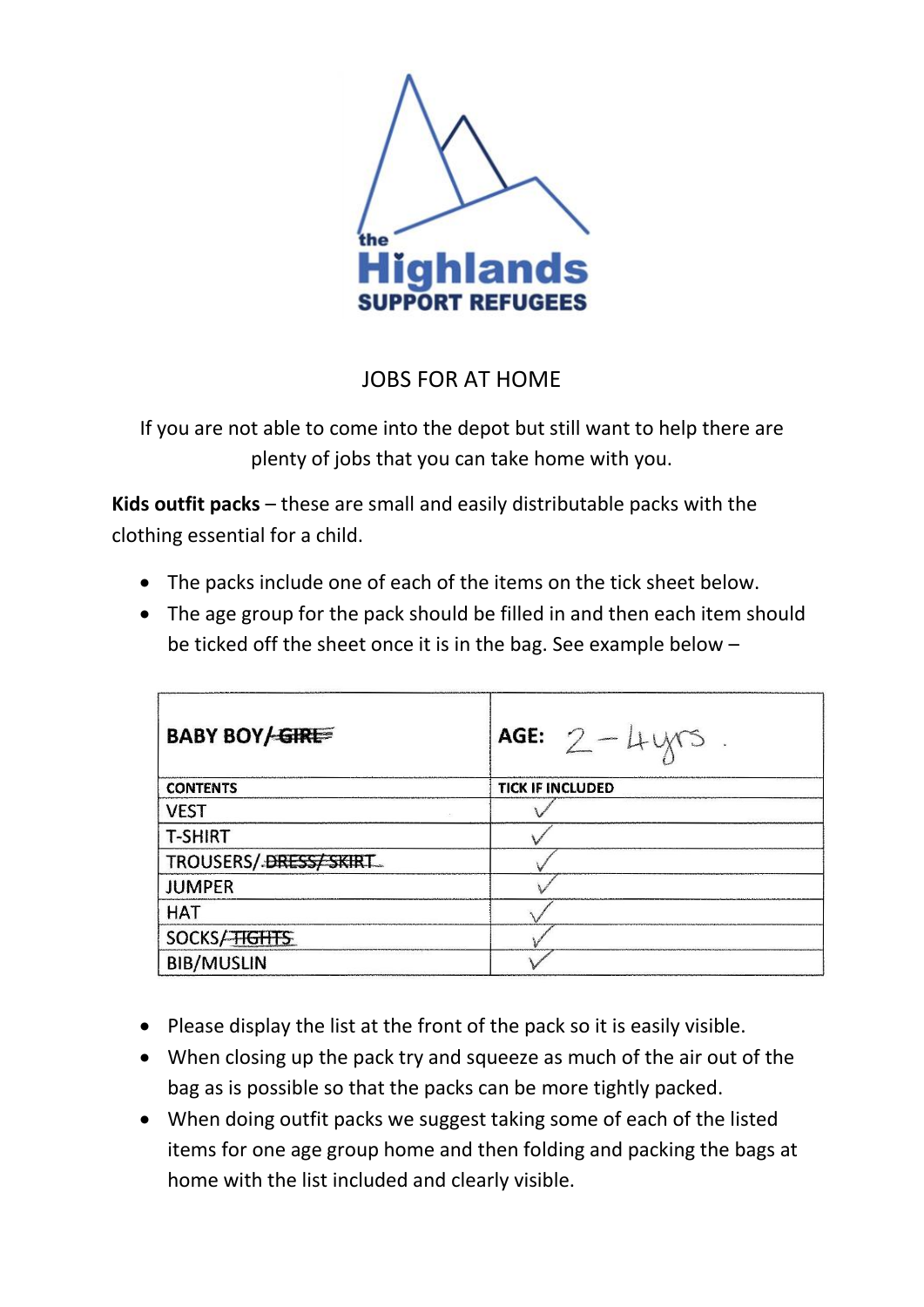- The lists for the packs can be downloaded from the website so anyone can print them as needed.
- $\bullet$

**Mending** – Good quality clothing which could be really useful but may have a small tear or broken seam are separated out at our depot and then collected by volunteers who are able to mend them to a state where they can be worn. These donations can then just be dropped back at the depot to be sorted and sent. If you think you may be able to help with this job just drop by when the depot is open and ask one of our shift leaders if you can take home some mending.

**Washing** – We send out our aid to the same standard that would be expected in a charity shop and this means we expect it be clean and pleasant to wear. So a good job that can be done is a few loads of washing, this is a great job that doesn't require much of a time commitment. One of the THSR boxes is about two loads of washing and can be picked and then dropped off whenever is convenient.

**Kids Socks and Hat sizing** – Lots of kids hats and socks come in without ages on them so a good home job is taking home a box of kids hats or socks and using the size guide which can be downloaded from our website.

**Making up items for baby wash bags** – Before packing up the baby wash bags different elements need to be made up these include –



Baby Soap Baby Wipes Sudocrem pot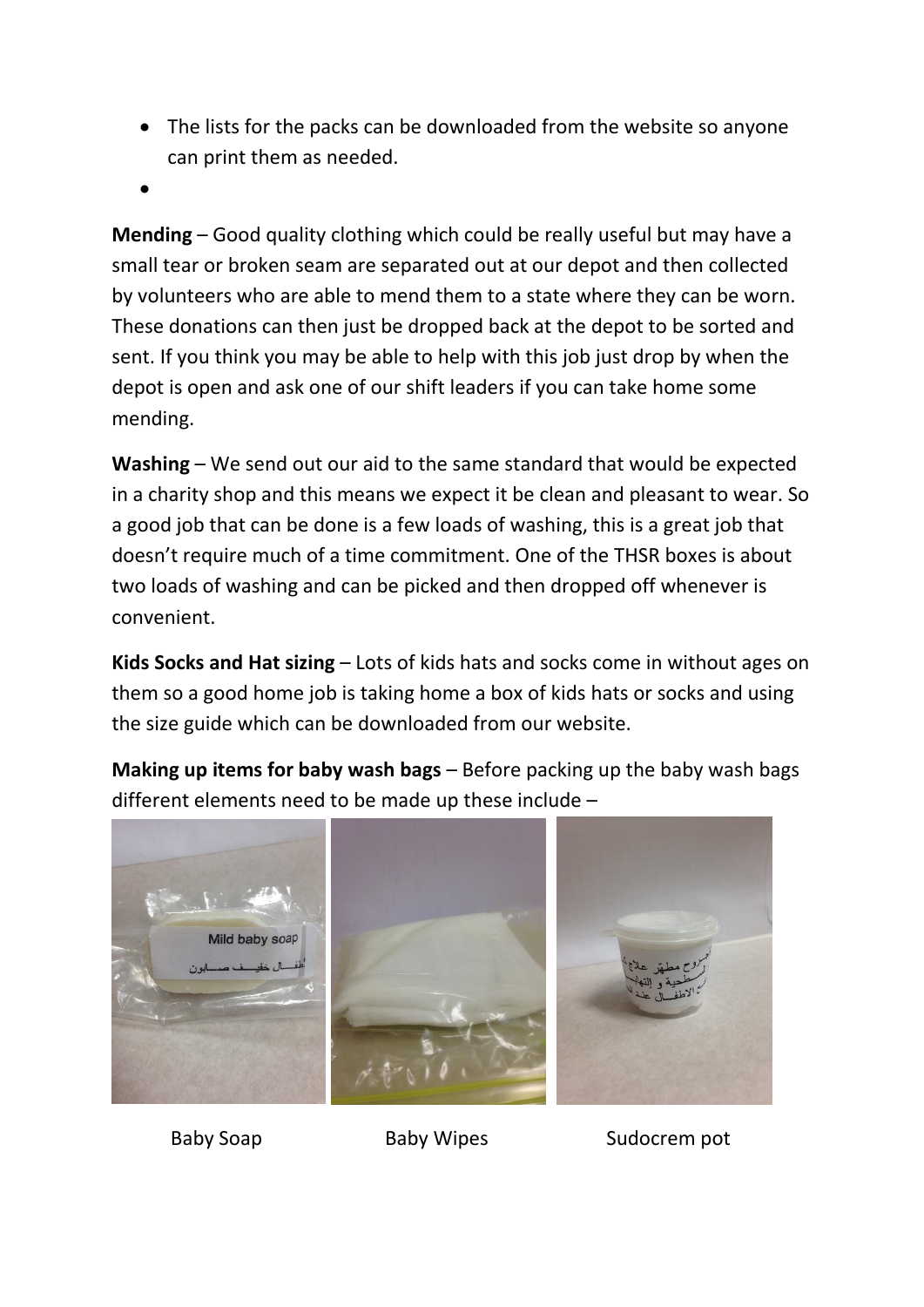- **Cutting up the baby soaps.** Having collected the baby soap from the depot you should split each bar into third and then seal each piece in a smaller bag and then label it.
- **Separating the baby wipe.** A pack of baby wipes can be separated in to a pack of baby wipes should be separated into good sized sections and then those sections sealed in air tight bag.
- **Decanting the Sudocrem.** Small tubs and matching lids are kept at the depot so that the big tubs of Sudocrem can be decanted into these smaller tubs and then put in the baby wash bags with a label.

Everything that is needed for these jobs such as; the Sudocrem, the soap and the baby wipes; the bags and the labels can be picked up from the depot. Just speak to one of our shift leaders at the depot and they will be able to provide you with everything you will need.

**Baby wash bags** – The next stage of the baby wash bags is putting them all together. See example below –



The pack includes -

- A face cloth
- Some baby wipes in an air tight bag